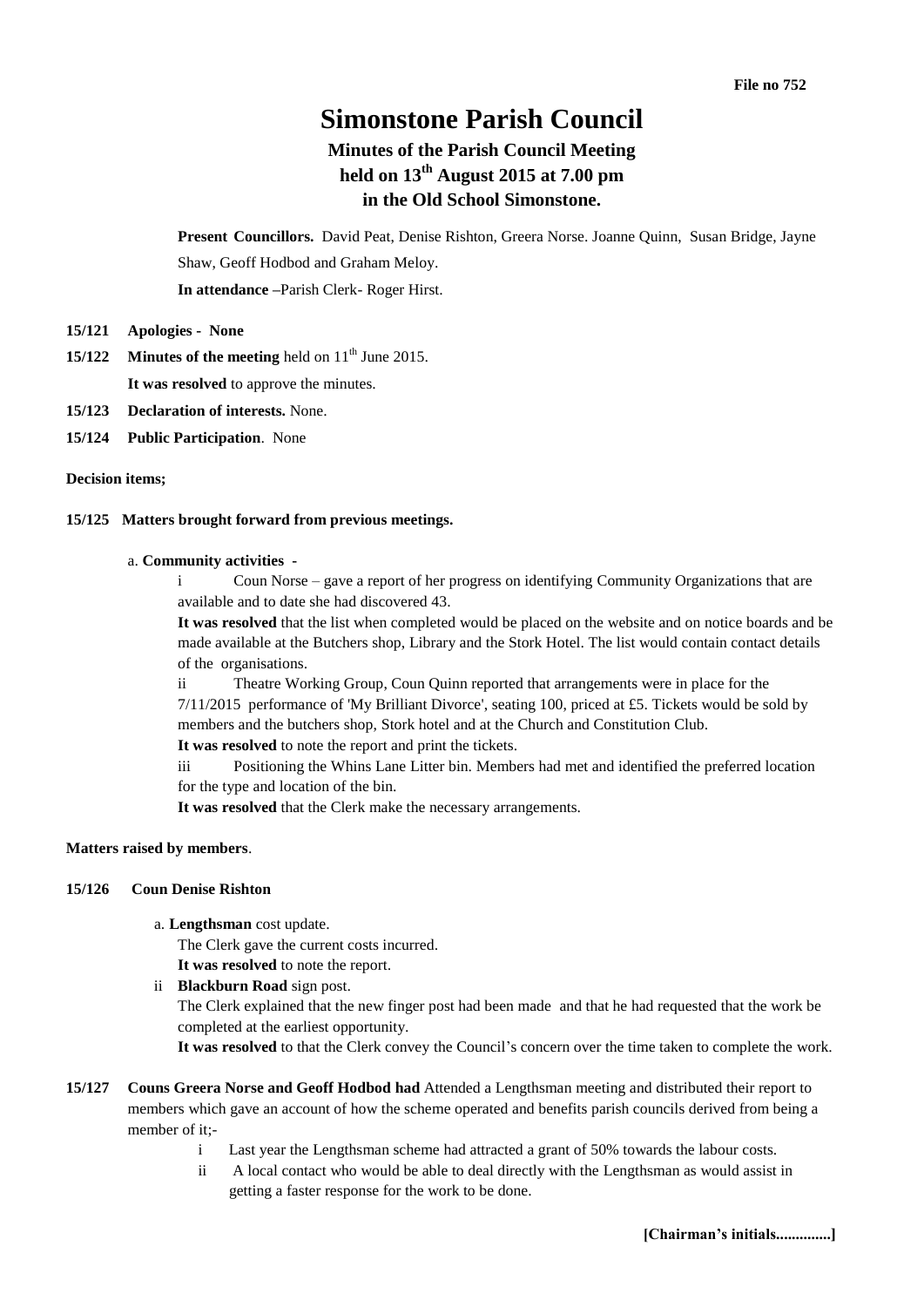- iii LCC Signposting project. £200 per Parish, members were requested to forward details of defective Right of way signs (PROW) to the parish Lengthsman contact.
- iv Anticipated income streams.

**It was resolved to accept** the report and appoint Coun Greera Norse to be the Councils Lengthsman's contact. A list of operations that the member wished to be carried out within the scheme complete was drawn up. It was pointed out that some of the work suggested was the responsibility of other bodies.

- **15/128 Coun Sue Bridge** requested that the Parish Council should consider providing;
	- a. **Community Skip** members discussed the provision of a skip. It was the opinion of the meeting that should one be provided it would be used by residents. Coun Bridge stated that in some parts of Padiham and Burnley community skip were provided and she offered to get more information about their provision and report back to the Parish Council.
		- It was resolved to consider a report from Councillor Bridge at the next Parish Council meeting.
	- b. **Newsletter** was discussed and it was agreed that the Chairman's monthly report that was distributed via the Parish Council's website, Facebook, Village news and Local papers gave sufficient coverage for the Parish Council matters.
		- **It was resolved** to take no action at the present time.

# **15/129 Coun Denise Rishton** –

a. **Simonstone Lane Hedges** – The Clerk reported RVBC (20/7/15) that the hedges be cut back and to date he had had no response. He had spoken with a County Officer concerning the state of the Lane and reporting system. He was advised that the only way for Parish Councils to contact the County Council, was by email or the phone reporting system. Consequently, a report was attempted via the web and after completing the web page and answering the questions asked it ceased to operate failed and transmit the message. So it was necessary to ring to report the matter by phone (ref on 77515). The time taken to make one report was  $\frac{3}{4}$  of an hour!

 **It was resolved** to note the Clerk's report.

#### **15/130 Coun David Peat** –

- a. At the last Parish Liaison Meeting the Chairman was elected Chairman of that committee. Some of the dates for both meetings clash.
	- It was resolved that the next meeting be held on the  $3<sup>rd</sup>$  September.

#### **Correspondence Items**

#### **15/131**

- a. **WW1 Memorial** A letter of has been received from the Canadian Government confirming the receipt of the photographs of the memorial.
	- **It was resolved** to note the contents.
- b. **Damaged wall on Simonstone** Lane the landowner has been notified.
	- **It was resolved** to note the matter.
- c. **Woman's Institute** A Letter has been received from a member of the WI, who stated that the local branch has produced a "What's on" leaflet for a number of years and has decided to discontinue producing it in the hope that the Parish Council will produce one and will continue to deliver them personally to "Newcomers" of the village to make them welcome to the village.

**It was resolved** that the Clerk reply and confirm that the Parish Council has no intention to replace the service that the WI has provided to the community.

- d. **Good Neighbours**:-Grants and Monitoring The Parish Council has been asked for information and the effect that the Grants is having on the Parish.
	- **It was resolved** to respond to the request.
- e. **Parish Garden** A complaint had been received about the missing trees in the parish garden. **It was resolved** that a response should be sent to the complainant explaining the problems with the site.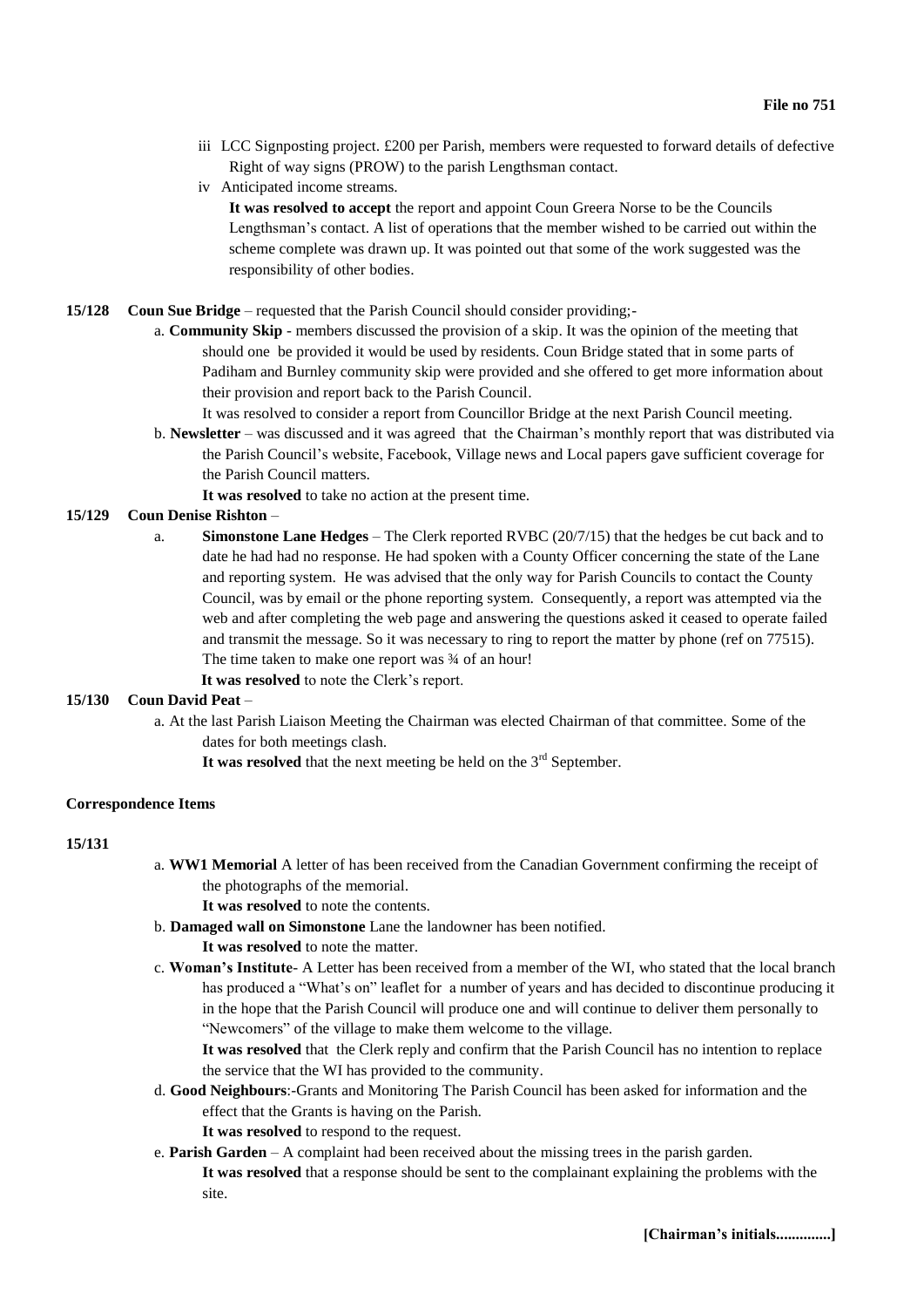f. A letter had been received requesting that Best Kept Garden should visit the back gardens as opposed to judging the gardens from the footpath.

**It was resolved** that a letter be sent to the complainant that there would be no change in the current procedure as it would mean that the Judge would have to make 1000 visits as the gardens are judged twice in the season And that the competition is for front gardens visible from the footpath.

# **Reports**

# **15/132 Chairman. – August –**

a. **Autumn Walks**- Members were asked to suggest the dates for a Walk to visit parts of the parish of local significance to be lead by local Historian Brian Jefferies.

**It was resolved** to publish the dates when available.

b. **Housing needs** -a meeting to discuss the Parish Plan housing needs requirement with RVBC.

**It was resolved** that a meeting should be arranged with local land owners to investigate if any suitable sites for elder people housing could be made available.

- a. **Coun Meloy** reported on the following;
	- i Martholme Greenway Group had been accepted by SUSTRANS as an affiliate and has been given permission to work on the Track bed and to clear the track along the route.
	- ii Viaduct Open days- there had been a successful weekend in July where over 180 people visited the site and a number joined the Group, and a series of walks is being arranged on the  $29<sup>th</sup>$ August.
	- iii Simonstone Lane access to the Track bed Fort Vale is unable to provide access to the site. **It was resolved** to note the report.

#### b. **Coun Hodbod** – Garden Competition – Spring bulbs-

**It was resolved** to purchase spring bulbs for planting this September/October for the parish garden and verges within the parish.

**15/133 Local Government Boundary Commission –** Electoral review.

# **It was resolved** not to comment.

.

# **15/134 LCC**

- a. **Countrywide signposting project.** The County Council is asking for information on any Right of Way Footpath that hasn't a signpost at its start. The County needs to know of its location so that it can be marked.
- b. **Grant Funding for Highway matters –** A request for details of a grant towards SPID expenses has been forwarded to the County and has been accepted. The result is awaited.
- c. Road Works notice Padiham Sabden Road. (Red Rock) will be closed on the 28<sup>th</sup> August 2015 to allow for surface dressing to be carried out.

**It was resolved** that the above matters be noted.

#### **15/135 RVBC**

- a. **Concurrent** functions grant aid (25%) eg Litter bins,
	- **It was resolved** that an application should be forwarded.
- b. **Pendle Hill Landscape** Partnership Scheme The Clerk reported that the scheme was being formed to enhance the area round Pendle Hill. Parishes located in the area and specifically bordering the hill had been requested to nominate a Councillor to join the management board. **It was resolved** to note the report.
- c. **Tour of Britain Cycle Race** Whins Lane is part of the route when the race passes through the village on the  $7<sup>th</sup>$  September in the afternoon.
	- It was resolved to place notices on the notice board and website.
- d. **Parish Liaison** see Chairman's Report Agenda (15/128a).
	- **It was resolved** to note the report.
- **15/136 Planning Applications –** 0505 Koonha Simonstone Lane to replace disused garage. No objections had been received.

**It was resolved** not to object to the application.